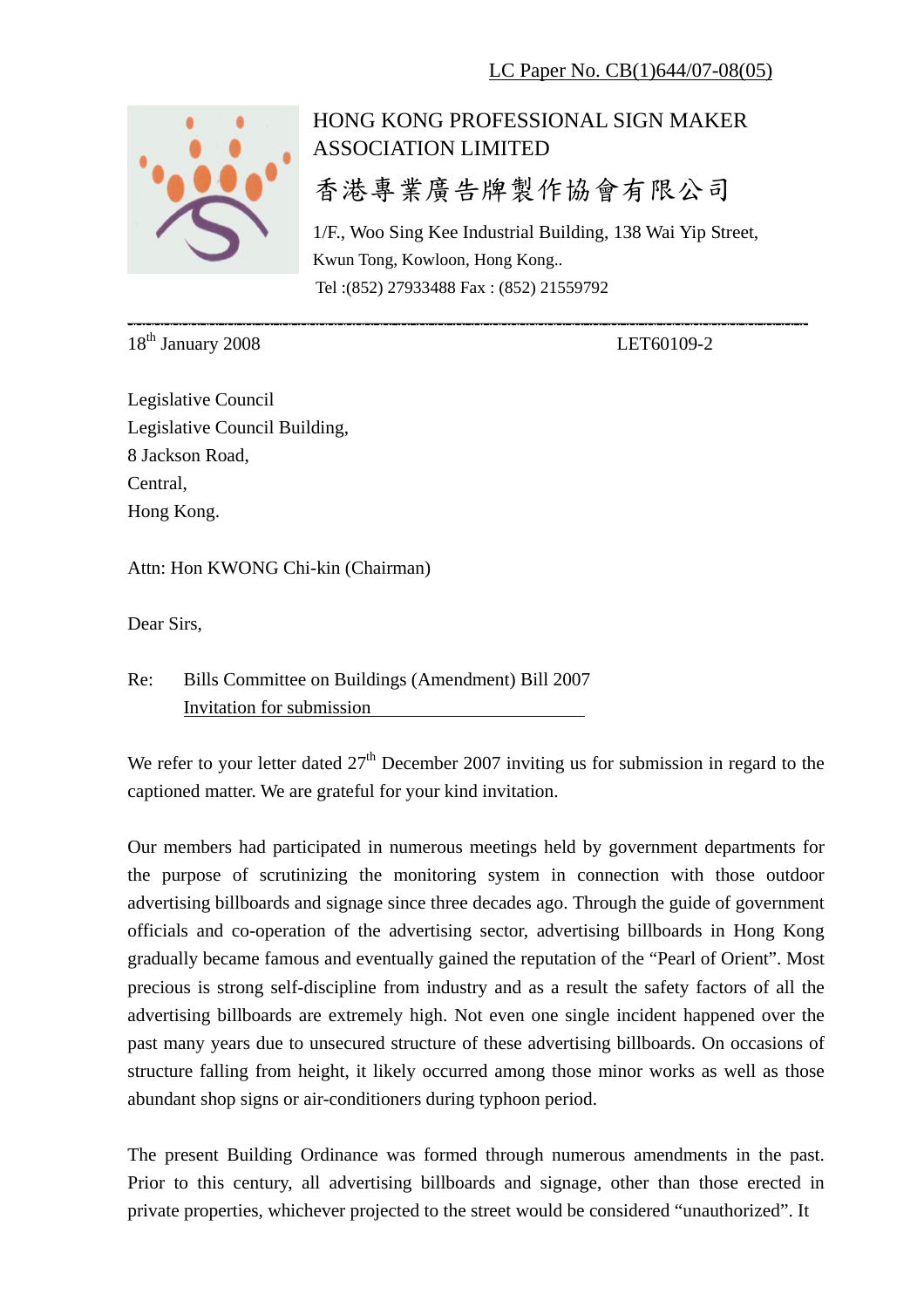

## HONG KONG PROFESSIONAL SIGN MAKER ASSOCIATION LIMITED

## 香港專業廣告牌製作協會有限公司

1/F., Woo Sing Kee Industrial Building, 138 Wai Yip Street, Kwun Tong, Kowloon, Hong Kong.. Tel :(852) 27933488 Fax : (852) 21559792

was because at that juncture no legislation had empowered the government departments to grant approval to these sorts of structure. According to the present standard all of them were "illegal". At that time even no occupation to the street/public place, the related applications had to go through seven government departments for approval. A duration of approximately three months was essential as far as application process was concerned. Two years ago our government began to adopt new procedures i.e., by introducing BA8 (Consent Letter) and PNAP269 (Fast Track Application) which had significantly shortened the time required for process of the application. Our industry has high commendation to these new procedures.

\_\_\_\_\_\_\_\_\_\_\_\_\_\_\_\_\_\_\_\_\_\_\_\_\_\_\_\_\_\_\_\_\_\_\_\_\_\_\_\_\_\_\_\_\_\_\_\_\_\_\_\_\_\_\_\_\_\_\_\_\_\_\_\_\_\_\_\_\_\_\_\_\_

In regard to advertising billboards which helped Hong Kong in achieving the goodwill of "Pear of Orient", colossal numbers of these structures were erected before the legislative amendments came to light. By then the government allowed these advertising billboards to be installed without causing interference of any kind. The legislative amendment happened subsequently had deprived their legal right. Such amendments had caused all advertising billboards erected at early stage to be illegal. At the beginning the Building Department only penalized those new erected advertising billboards, or those appeared to have obvious threat and risky to our lives and property, or those unauthorized signage with imminent danger.

**Building Department had on 10th May 2004 issued a letter to our Association. The letter stated that "For those erected signage, our Department will assign staffs to attend for regular visit, thus to ensure the structure of those signage are safe and secure. In the event if we find lack of repair or among to dangerous situation, we shall issue orders, requesting the owner of the signage to dismantle, remove or repair the endangered signage at a reasonable time. On the other hand, for the safety of public, we had, since March 2003, appointed contract works consultants to maintain strong surveillance to those building works that violated the legislation. Should we discover violation works (including signage), dismantle orders will be issued to get rid of the works, prosecution to be implemented against those participants will also be considered. We shall cause more effort of inspection in those areas where advertising billboards are numbers, and to dismantle those huge advertising billboards that had potential risky.**